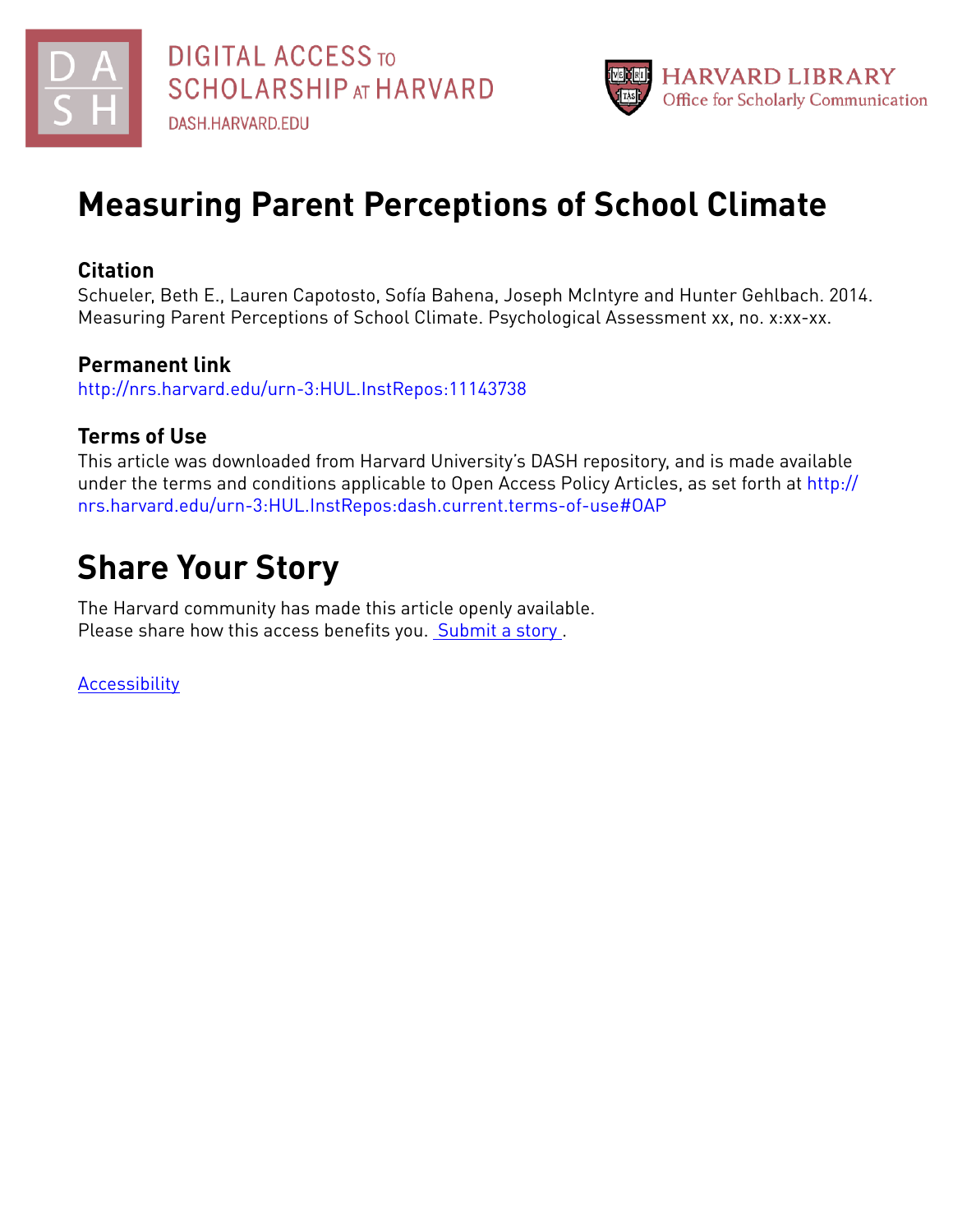## **Measuring Parent Perceptions of School Climate**

Beth E. Schueler, Lauren Capotosto, Sofía Bahena, Joseph McIntyre and Hunter Gehlbach Harvard University

#### Author Note

Beth E. Schueler, Lauren Capotosto, Sofía Bahena, Joseph McIntyre and Hunter Gehlbach, Harvard Graduate School of Education, Harvard University.

This research was supported by generous funding from *SurveyMonkey*. The authors would like to thank all of the participating schools, parents, and expert scale reviewers, as well as Karen Mapp, Richard Weissbourd and the members of the fall 2012 Doctoral Research Practicum on "Using Quantitative Methods to Make Causal Inferences about the Consequences of Educational Initiatives and Policies" for their contributions to this article. The authors take full responsibility for any shortcomings.

Portions of the findings from this article were presented at the 2013 American Education Research Association Conference in San Francisco, California.

This article may not exactly replicate the final version published in the APA journal. It is not the copy of record. <http://www.apa.org/pubs/journals/pas/index.aspx>

<span id="page-1-0"></span>Correspondence concerning this article should be addressed to Beth E. Schueler, Harvard Graduate School of Education, Longfellow Hall 328, 13 Appian Way, Cambridge, MA 02138. Email: [beth\\_schueler@mail.harvard.edu](mailto:beth_schueler@mail.harvard.edu) or Hunter Gehlbach: [hunter\\_gehlbach@gse.harvard.edu](mailto:hunter_gehlbach@gse.harvard.edu)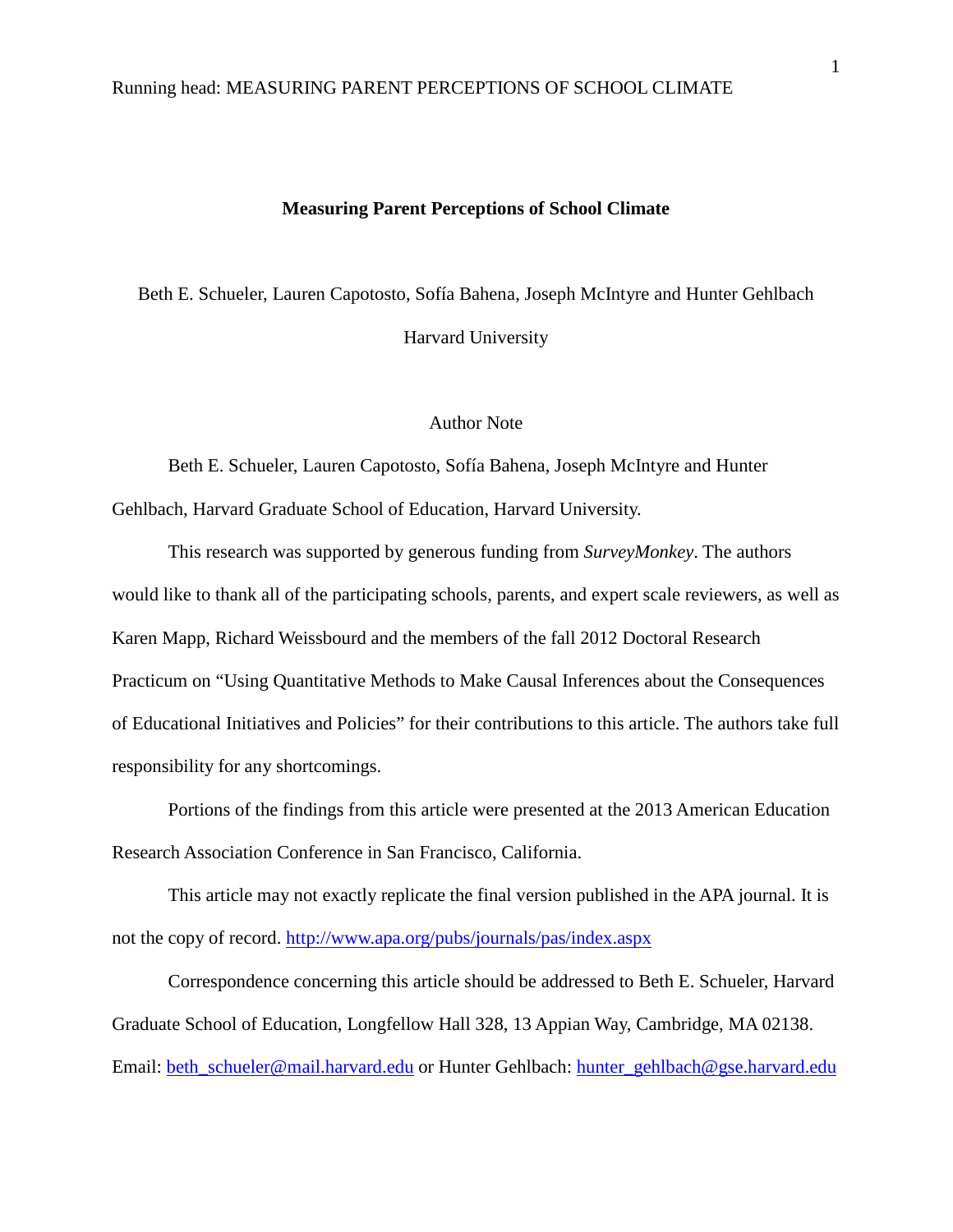#### **Abstract**

Parents' attitudes about their children's schools matter. Their views can shape their children's attitudes about school, affect their levels of family-school engagement, and influence their residential and school enrollment decisions. This paper describes the development of a survey scale to assess parent perceptions of the climate of their child's school. Our comprehensive scale development process incorporated feedback from academics and potential respondents from the outset of the design process to enhance scale quality. We conducted three studies with national samples of parents ( $n = 385$ ;  $n = 253$ ;  $n = 266$ ) to gather evidence of scale score reliability and valid score inferences based on convergent/discriminant validity. Through confirmatory factor analysis we identified a theoretically grounded factor structure that fit the data well. Interestingly, we found no evidence that parental response patterns distinguish between academic and social elements of school climate. Furthermore, we found that parents of younger children, on average, had a more positive perception of the school's climate than parents of older children. We conclude by discussing how researchers and  $Pre-K - 12$  schools and districts can use the scale to aid school improvement efforts.

*Keywords*: school climate, scale development, survey/questionnaire design, parent involvement, family engagement, family-school relationships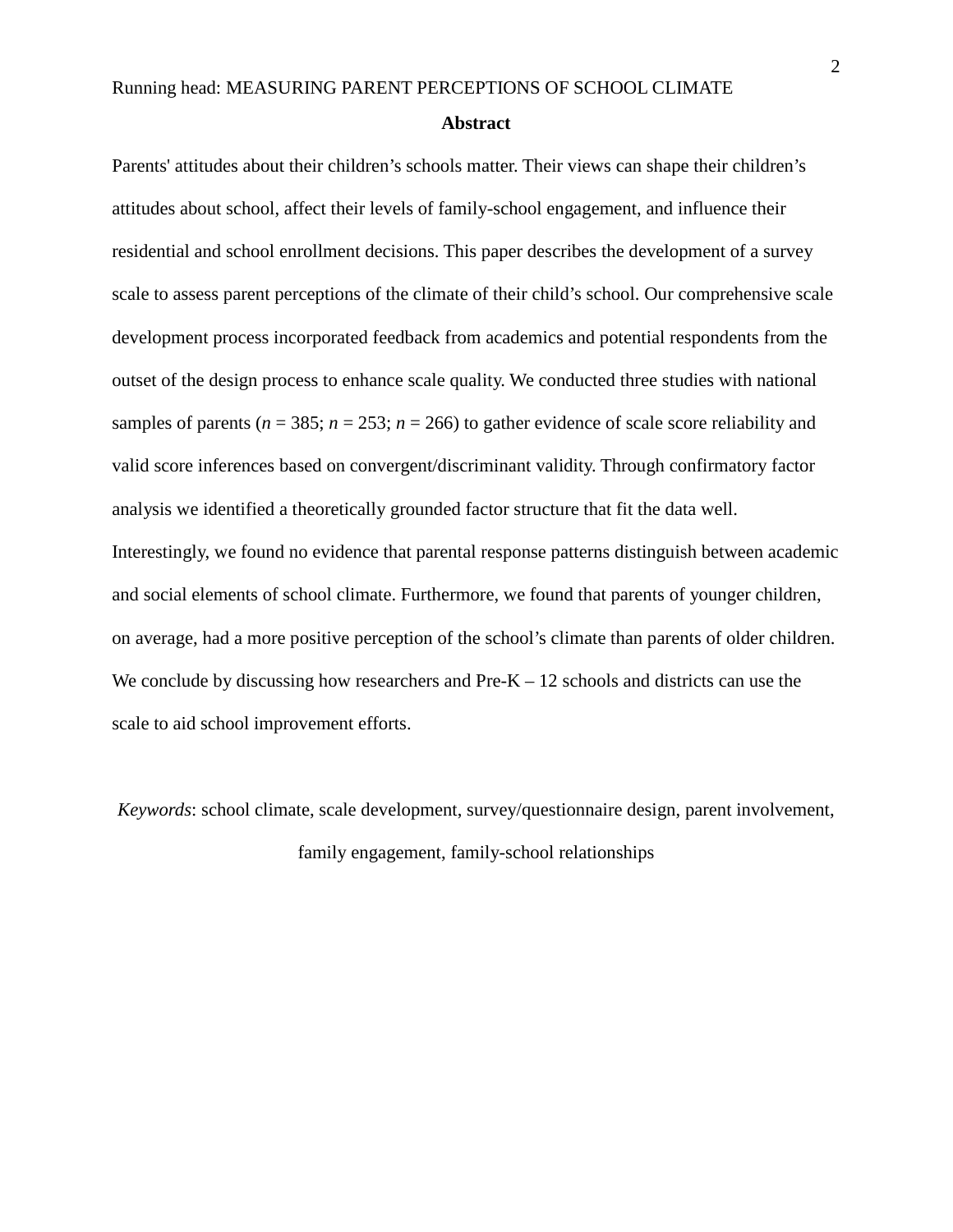#### **Measuring Parent Perceptions of School Climate**

Parents'<sup>[1](#page-1-0)</sup> attitudes about their children's schools can have far-reaching effects. Their perceptions may influence student attitudes about school, whether and how parents engage with the school, and even parents' decisions about which school their child will attend. As interest in family-school engagement and school choice increases (Mapp, 2012), schools' need to accurately and efficiently measure parent attitudes also grows. In this paper, we 1) describe the process we used to develop a robust measure of parent perceptions of school climate, 2) use data from three national samples of parents to identify a factor structure that fits the data well, and 3) provide evidence of score reliability and validity of inferences for particular uses of the scale. We conclude by describing how practitioners and researchers might use the tool.

## **Background: Why Measure Parent Perceptions of School Climate?**

 Jonathan Cohen, of the National School Climate Center, and his colleagues (2009) described school climate as, "the quality and character of school life [which is] based on patterns of people's experiences of school life and reflects norms, goals, values, interpersonal relationships, teaching and learning practices, and organizational structures" (p. 182). Students' and teachers' perceptions of climate are associated with a host of important student outcomes, including attendance (Rumberger, 1987), discipline problems (Wu, Pink, Crain, & Moles, 1982), mental health (Payton et al., 2008), drug use (LaRusso, Romer, & Selman, 2008), and academic achievement (Stewart, 2008). Climate is also associated with teacher job satisfaction (Grayson & Alvarez, 2008), attrition (Miller, Brownell, & Smith, 1999), and school-level improvement efforts (Bryk, Sebring, Allensworth, Luppescu, & Easton, 2010).

<span id="page-3-0"></span><sup>&</sup>lt;sup>1</sup> We use "parent" as a shorthand to describe all types of primary caregivers including legal guardians, grandparents, aunts, etc.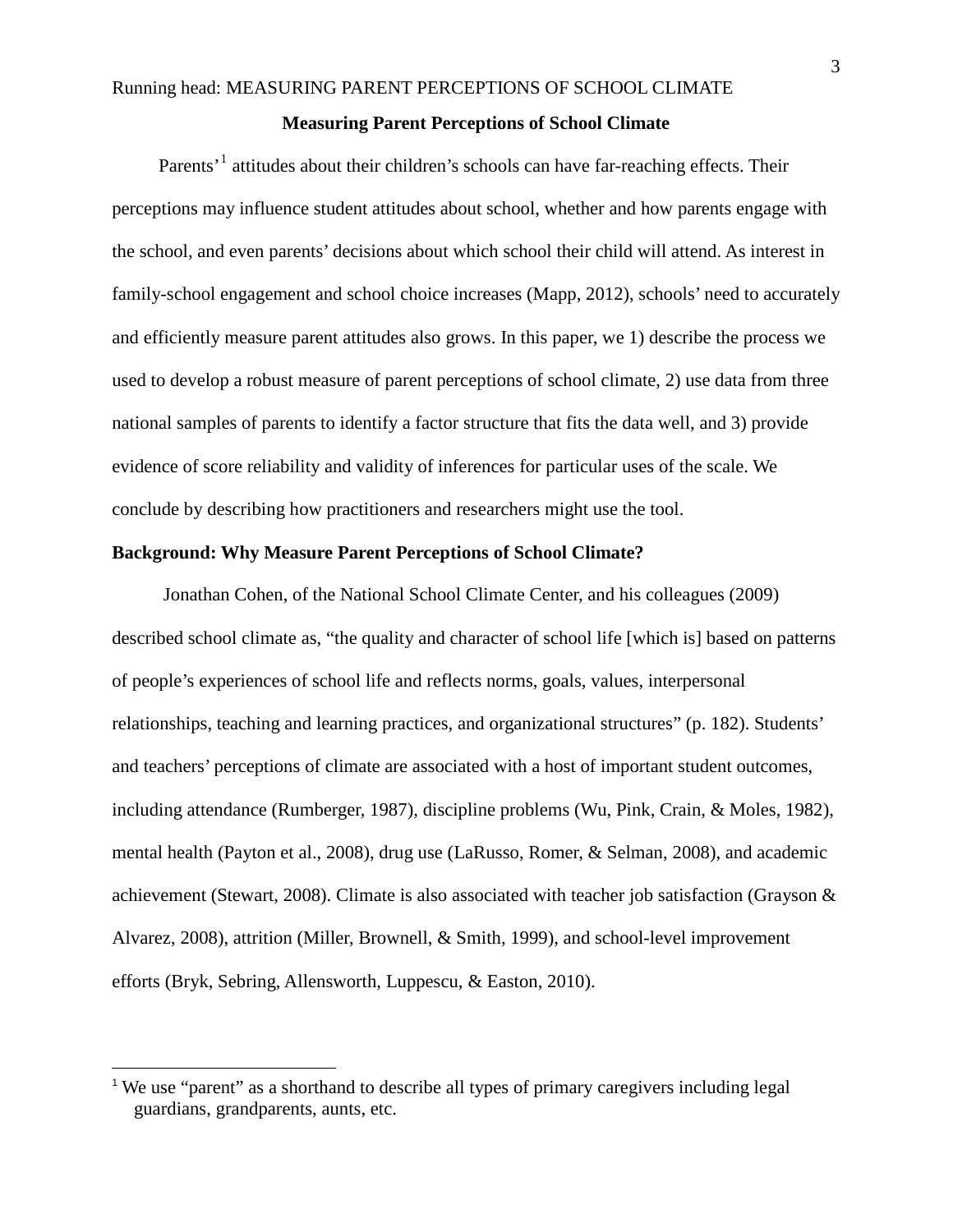## Running head: MEASURING PARENT PERCEPTIONS OF SCHOOL CLIMATE

 Although many climate measures focus on student and teacher perceptions, some scholars have argued that measurement tools must also gauge parent perspectives to get an accurate picture of climate (Nassar-McMillan, Karvonen, Perez, & Abrams, 2009). Furthermore, there are good reasons to measure parent perceptions on their own. Although parent perceptions may not directly influence student outcomes, they may affect them through three indirect pathways.

First, parents' perceptions of their child's school may influence their child's perceptions of that school (Cohen, McCabe, Michelli, & Pickeral, 2009). We know that parental attitudes can influence children's attitudes regarding school (Eccles, 2006; Harackiewicz, 2012) and that student attitudes about their school are closely tied to their motivation, behavior, and academic performance (Roeser & Eccles, 1998). Thus, parent perceptions may influence children's perceptions of the school climate, ultimately affecting student achievement outcomes.

Second, parents' impressions of school climate can influence whether and how families engage with the school (Hoover-Dempsey et. al, 2005). As Griffith's (1998) analyses illustrate, positive perceptions of school climate among parents are associated with higher levels of parent involvement. Given that family engagement with children's learning is strongly associated with students' academic outcomes and well-being (Hill & Tyson, 2009; Jeynes, 2005), schools might better support student success by understanding and improving the way parents view the school.

Finally, many parents decide where to live and send their children to school, in part, based on their perceptions of school climate. Twenty-seven percent of parents who took the 2007 National Household Education Survey reported that they moved to their current neighborhood for the school (Grady, Bielick, & Aud, 2010). Conversely, negative perceptions of climate are associated with parents' decisions to withdraw students from schools (Bukhari & Randall, 2009).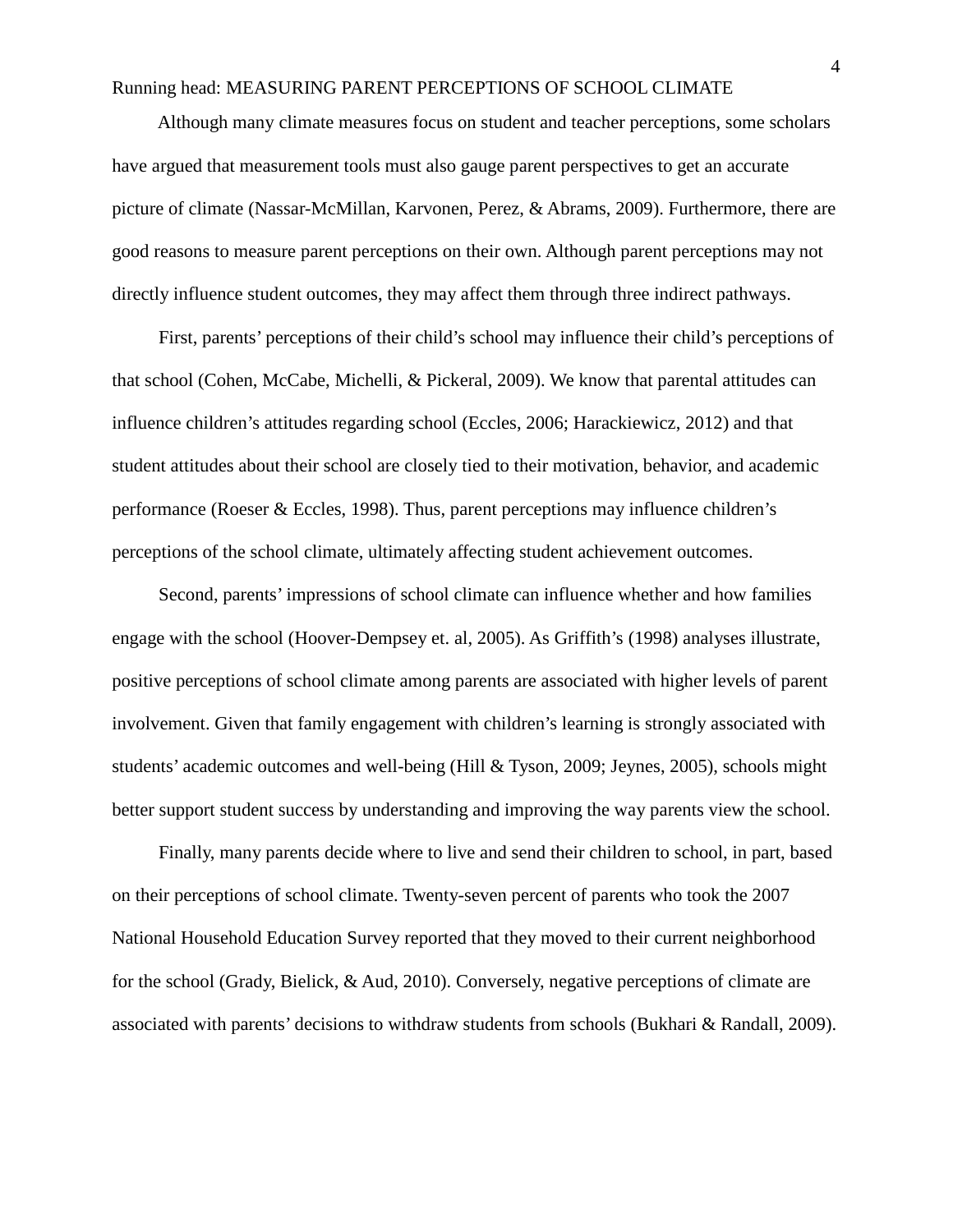Running head: MEASURING PARENT PERCEPTIONS OF SCHOOL CLIMATE Given the increasing prevalence of school choice (e.g., charter schools), school leaders must understand and be able to assess parents' views of school climate to attract and retain students.

## **Existing Instruments: Why Develop a New Tool?**

 Tools designed for students and educators may be inappropriate for use with parent populations given that few parents are regularly present in schools. Thus, adapting one of the many student (e.g., Zullig, Koopman, Patton, & Ubbes, 2010) or teacher (e.g., Rhodes, Camic, Milburn, & Lowe, 2009) measures may be ineffective. Furthermore, existing tools that are designed for parents are often lengthy (e.g., Guo, Choe, & Higgins-D'Alessandro, 2011) or focus on a particular facet of climate such as safety (e.g., NCES, 1996). Finally, some existing measures do not take advantage of best practices in survey design. In contrast, our scale was explicitly designed to assess parent perceptions, relies on best practices in survey design, and is parsimonious while still assessing a broad conception of school climate.

#### **Scale Development Process**

 We developed our scale using Gehlbach and Brinkworth's (2011) six-step process for designing survey instruments. The goal of this process is to focus on validity from the outset by front-loading feedback from both scholars and potential respondents. Our first step was to review the relevant literature to identify key aspects of climate and possible indicators. We found that researchers have generally conceived of school climate as having four dimensions: (1) teaching and learning, (2) relationships, (3) safety, and (4) physical environment (Cohen et al., 2009). However, scholars diverge about which aspects are most important to measure (Cohen & Geier, 2010). Therefore, in Step 2, we included prompts on each of the four domains in the interview protocol we used to learn how parents conceptualized school climate. Specifically, we conducted 45 to 60 minute open-ended interviews and focus groups with nine parents who were diverse in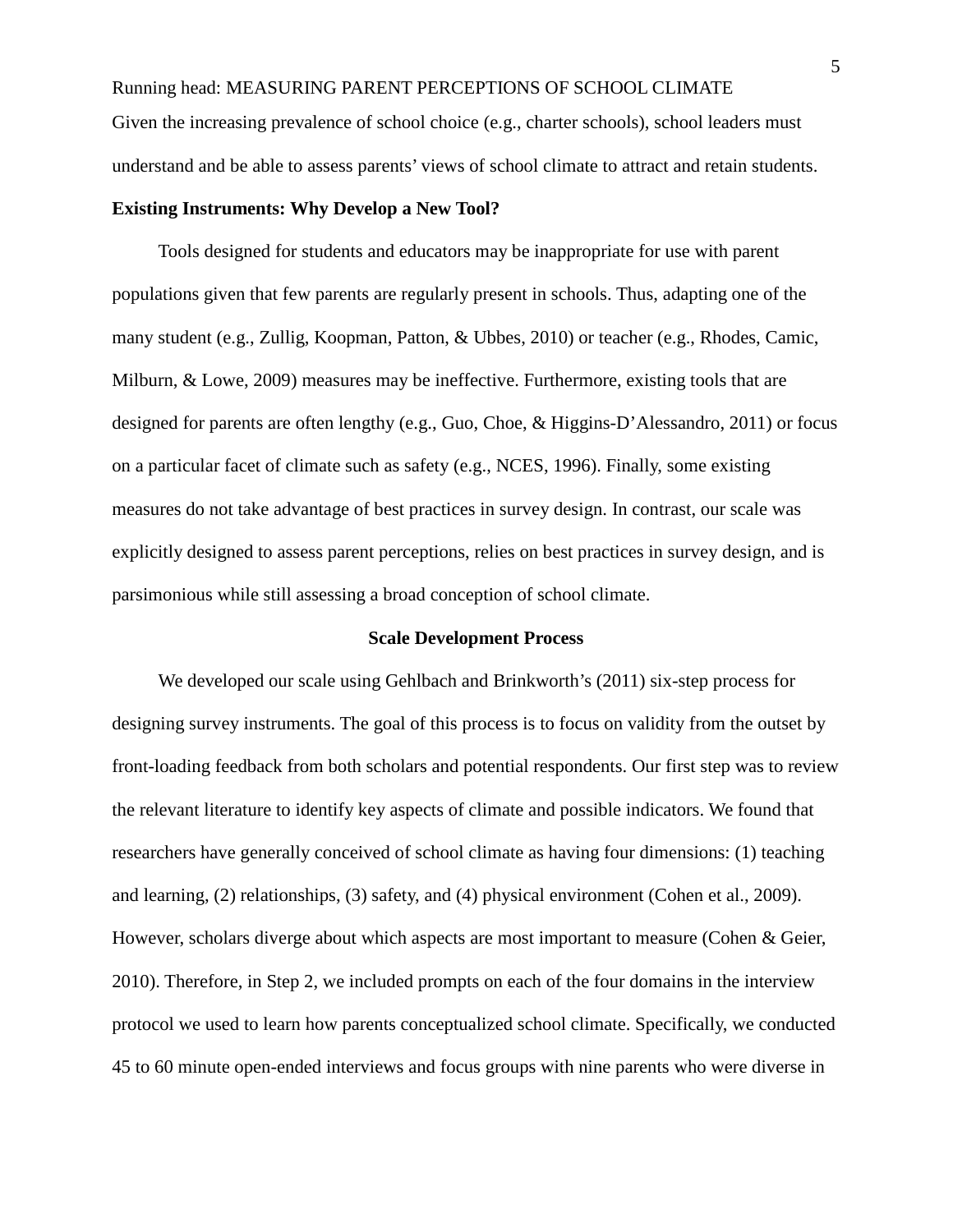Running head: MEASURING PARENT PERCEPTIONS OF SCHOOL CLIMATE terms of their native language, child's age, and the type of school their child attended (e.g., public/private; urban/suburban). Interestingly, our respondents emphasized the teaching/learning and social dimensions of climate frequently, but rarely mentioned safety and physical climate. When prompted, parents did not view the physical climate as a primary indicator. In contrast, parents cared about safety, but conflated it with social climate. Therefore, we decided to develop two sub-scales to measure academic and social climate, defining academic climate as: *parent perceptions of how supportive the school environment is for student learning*, and social climate as: *how supportive the environment is for student well-being and social development.*

 Our third step was to compare our list of literature-based indicators with interview-based indicators to identify those that appeared in both and to note differences in the terminology used by academics and parents. Fourth, we developed items that assessed key indicators of climate. We particularly emphasized those indicators that we found in both the literature and parent interviews and worded items in accordance with parents' language. For example, what researchers called "student engagement" parents described as "classes that motivate students to learn." We also relied on research-based best practices for survey development. We wrote items as questions rather than statements, used construct specific response anchors instead of numbers or agree-disagree response anchors, and avoided double-barreled and negatively worded items (Artino, Gehlbach & Durning, 2011). We initially developed 33 items, some of which covered overlapping domains, based on the assumption that we would later eliminate those that did not perform well during the last two steps of the development process or in pilot-testing.

 Fifth, we subjected our items to an expert review procedure. Twenty scholars and practitioners familiar with school climate completed an online survey to provide feedback on the clarity and relevance of items, possible missing items, and appropriateness for parents of all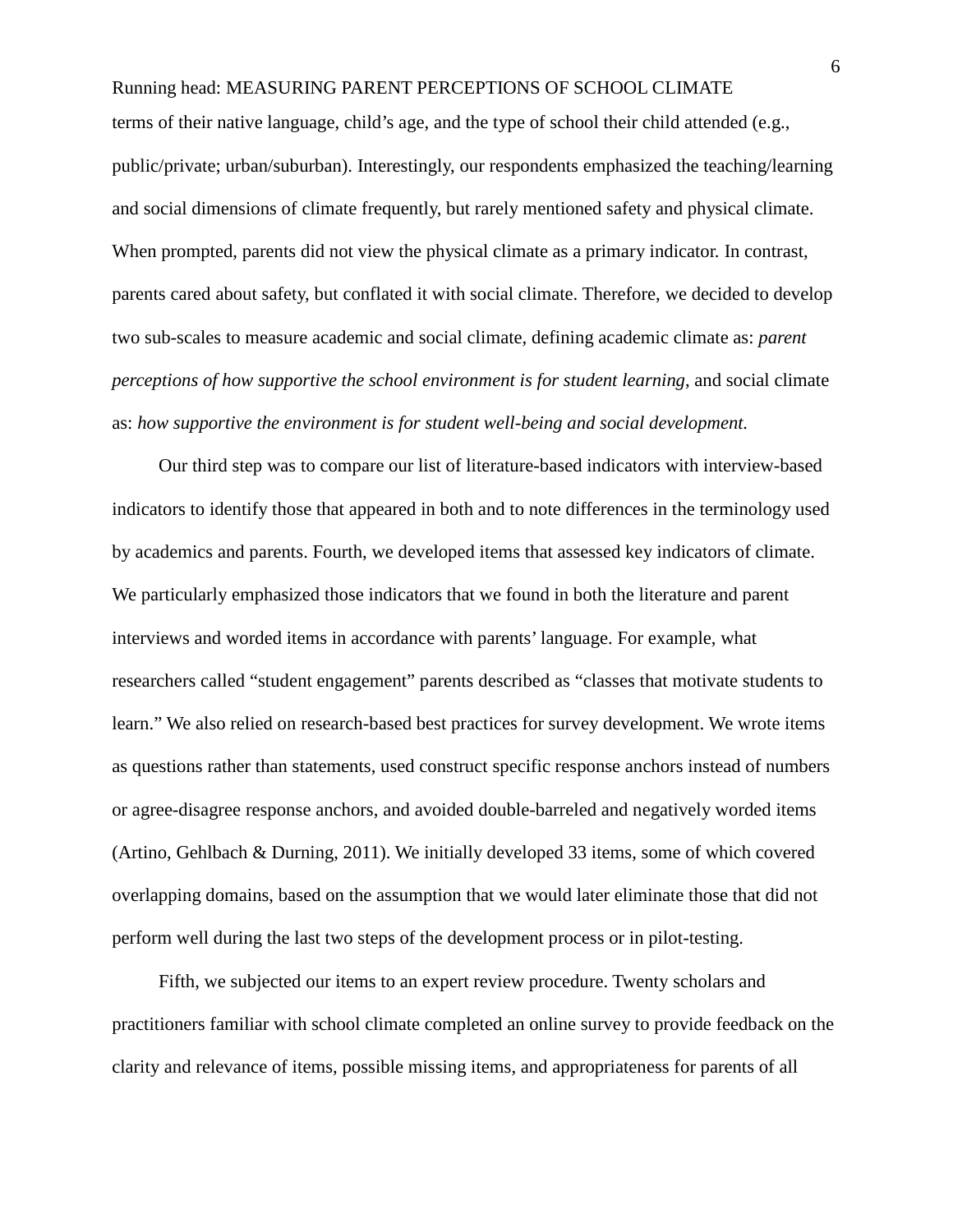Running head: MEASURING PARENT PERCEPTIONS OF SCHOOL CLIMATE cultural and linguistic backgrounds, and with children of all ages. Sixth, we employed a cognitive pretesting procedure with 10 parents to ensure potential respondents understood the items as we intended (Karabenick et al., 2007). We conducted 40 to 60 minute one-on-one interviews in which we first asked parents to restate each question in their own words, without using words from the item itself, and then to "think aloud" as they came to their own answer to the question. These last two steps helped us improve the quality of our items in several ways. For instance, although experts felt the item, "How well do administrators at your child's school create a school culture that helps students learn?" was highly relevant, cognitive pretesting revealed that the word "culture" caused confusion for parents. For instance, one respondent described a cultural program at her child's school when talking through her answer. As a result, we changed the word "culture" to "environment" to improve the likelihood that we capture parents' overall impressions of the academic climate.

#### **Methodology for the Three Studies**

Each sample was drawn from *SurveyMonkey's* national panel ( $n = 385$ ;  $n = 253$  $n = 253$  $n = 253$ ;  $n = 266$ ).<sup>2</sup> Participants were parents of one or more children between the ages of 5 and 18.<sup>[3](#page-7-0)</sup> These samples were slightly more affluent and educated than the U.S. as a whole (see the online supplemental materials for detailed descriptions of each sample). For Study One, our climate scale included 22 items. Results from this study led us to shorten the scale to seven items for Studies Two and Three (see Table 1). In Study Three, we gathered evidence of convergent and discriminant validity of inferences by administering four pre-existing scales: "Satisfaction with School," "Endorsement of Child's School," "Efficacy for Helping the Child Succeed in School" and "Time and Energy" in addition to our climate measure. These measures are described in the

<span id="page-7-1"></span> $\overline{a}$ 

<sup>2</sup> Details on the panel provided at: http://help.*SurveyMonkey*.com/app/answers/detail/a\_id/5654

<span id="page-7-0"></span><sup>&</sup>lt;sup>3</sup> We asked respondents with multiple children to focus on one child throughout the survey.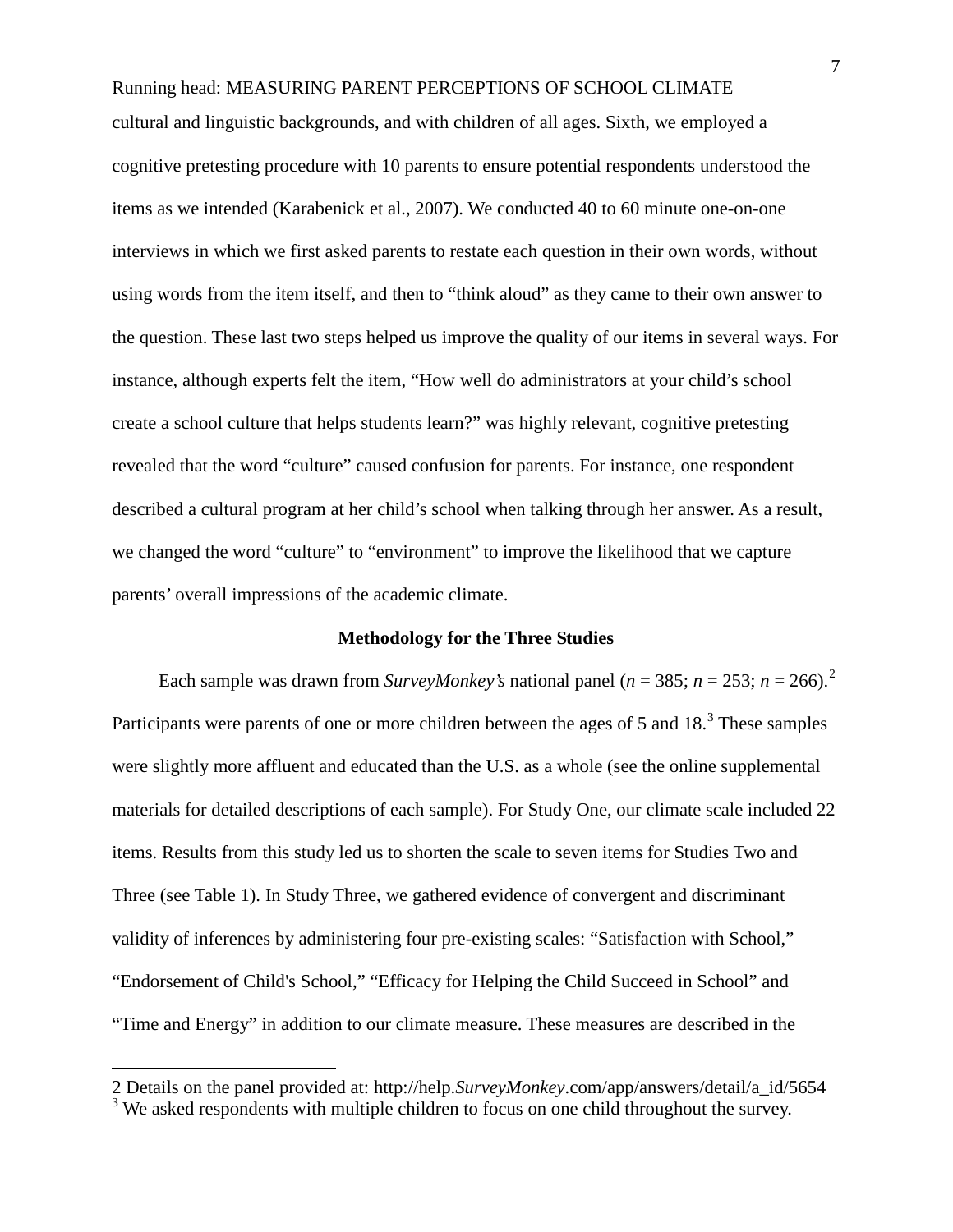Running head: MEASURING PARENT PERCEPTIONS OF SCHOOL CLIMATE supplemental materials. Our primary data analytic procedures revolved around using confirmatory factor analysis (CFA) to provide evidence of the factor structure of the scale,  $4$  as well as reliability analyses and descriptive statistics to assess item- and scale-level variability.

### **Studies One and Two: Identifying and Replicating the Factor Structure**

The primary goal of Study One was to identify a well-fitting, theoretically grounded factor structure for our instrument. Based on Cohen, Pickeral, and McCloskey's (2009) conception of school climate and our interviews with parents, we hypothesized that separate academic and social climate factors would emerge. However, we also tested the fit of a single factor model given that other scholars have measured climate as a single construct when surveying parents (Hamilton et al., 2010).

We first examined the fit of the 22-item two-factor model with the social factor loading on 13 items and the academic factor on nine items, allowing the two factors to covary. Although the fit was adequate,<sup>[5](#page-8-0)</sup> we found that the latent academic and social climate factors were essentially indistinguishable  $(r = 1.00, p < .001)$ .<sup>[6](#page-8-1)</sup> Our comparison between the two-factor and single-factor model revealed that there was no statistically significant difference in fit ( $\chi^2$ <sub>difference</sub>  $= 2.20$ ; *df* = 1; *p* = 14). For the single factor model, although we reject the null hypothesis that there is no difference between our single-factor model and a model that exactly replicates the data ( $\chi^2$  = 469.55, *df* = 209, *p* < .001), we conclude the fit is acceptable in light of other indicators (*CFI* = .98, *RMSEA* = .06, *90% CI* [.05, .07]). Only two of the correlation residuals (1%) were higher than .10 (the largest had an absolute value of .11) and none of the modification

 $\overline{a}$ 

<sup>4</sup> We conducted all analyses using M*plus* version 7. We used the categorical option, robust weighted least squares with adjusted mean and variance (WLSMV) estimation, and the diff test function when comparing nested models (Asparouhov & Muthén, 2006).

<span id="page-8-0"></span><sup>5</sup> We provide a full set of fit statistics in the supplemental online materials.

<span id="page-8-1"></span><sup>6</sup> The correlation was actually .996 (rounded to 1.00). We observed no warnings or error messages and replicated this finding in Studies Two and Three.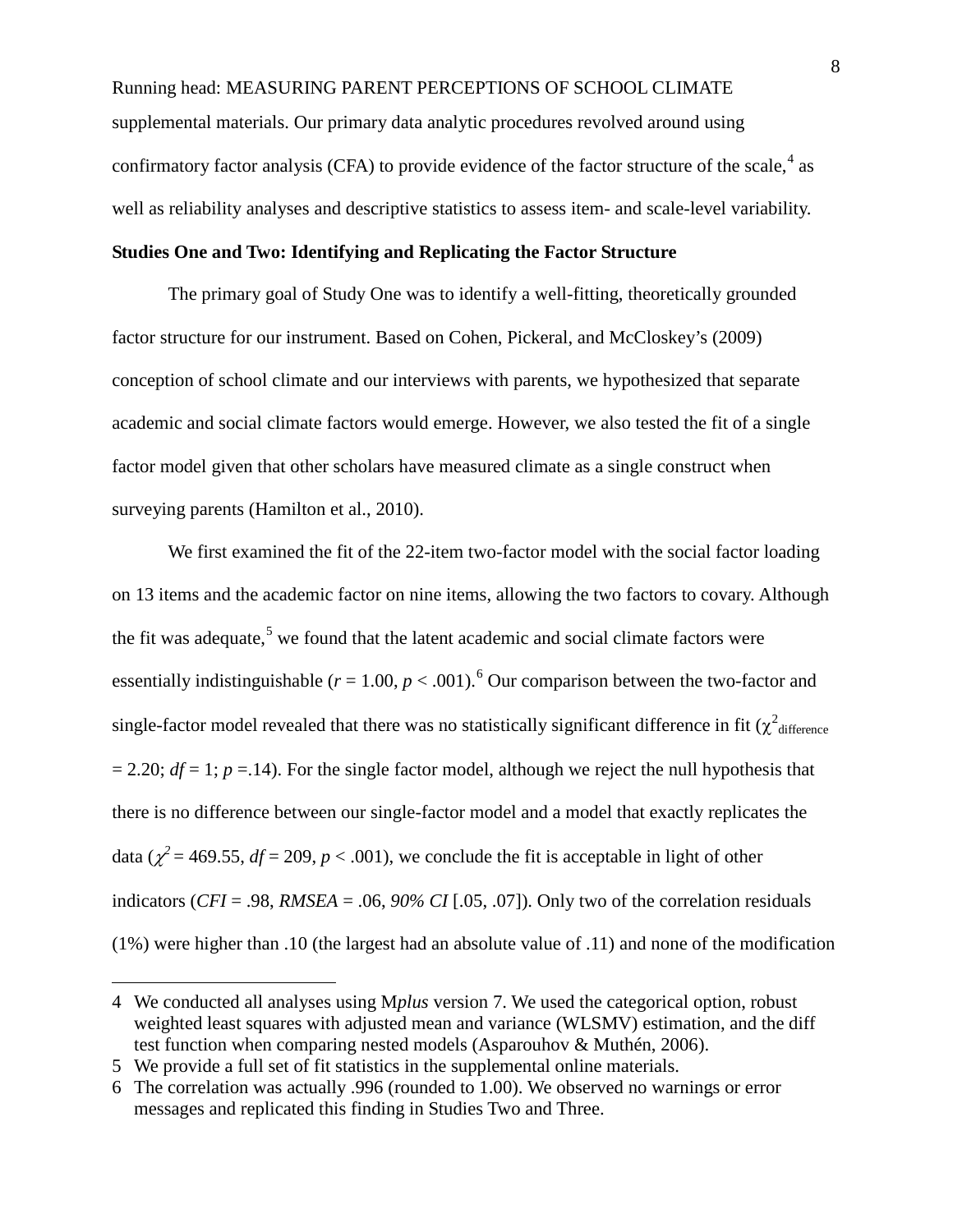Running head: MEASURING PARENT PERCEPTIONS OF SCHOOL CLIMATE indices were greater than 10 (Kline, 2011). Thus, we adopted the single-factor approach going forward based on the assumption that users would find it more straightforward.

Once we adopted the single-factor approach, we realized that the resultant 22-item scale was much longer than necessary to obtain reliable scores. Informed by our literature review and focus groups, we carefully selected items for a more succinct scale based on how well an item covered key aspects of climate and how likely it was to measure the same variability as other items. For example, parents are unlikely to report that teachers are committed to helping children learn if teachers have little respect for students. Indeed, the correlation between our two teacherrelated items was high ( $r = .70$ ;  $p < .05$ ). Thus, we retained "Overall, how much respect do you think the teachers at your child's school have for the children?" and discarded, "How committed are teachers at your child's school to helping children learn?"

For the seven-item single factor model, we failed to reject the null hypothesis that there is no significant difference between our model and a model that exactly replicates the data ( $\chi^2$  = 15.93,  $df = 14$ ,  $p = .32$ ) and fit indices were well within acceptable ranges (*CFI* = .99; *RMSEA* = .02, *90% CI* [.00, .06]). The absolute value of the largest correlation residual was .03 and the largest modification index was 2.04. We report the standardized factor loadings (.88 to .64) in Figure 1. The relatively high loadings demonstrate that the items function as strong indicators of parent perceptions of climate, and total scores had strong internal consistency ( $\alpha$  =.89).

 To ensure that we were not losing substantial information by shortening the scale, we generated factor scores from both the 22-item single-factor and seven-item single-factor model. The correlation between these scores was very high ( $r = .96$ ,  $p < .001$ ), suggesting we were coming to nearly identical conclusions using the seven-item scale and the longer version. For the sake of parsimony and practical concern for scale users, we prefer the seven-item approach.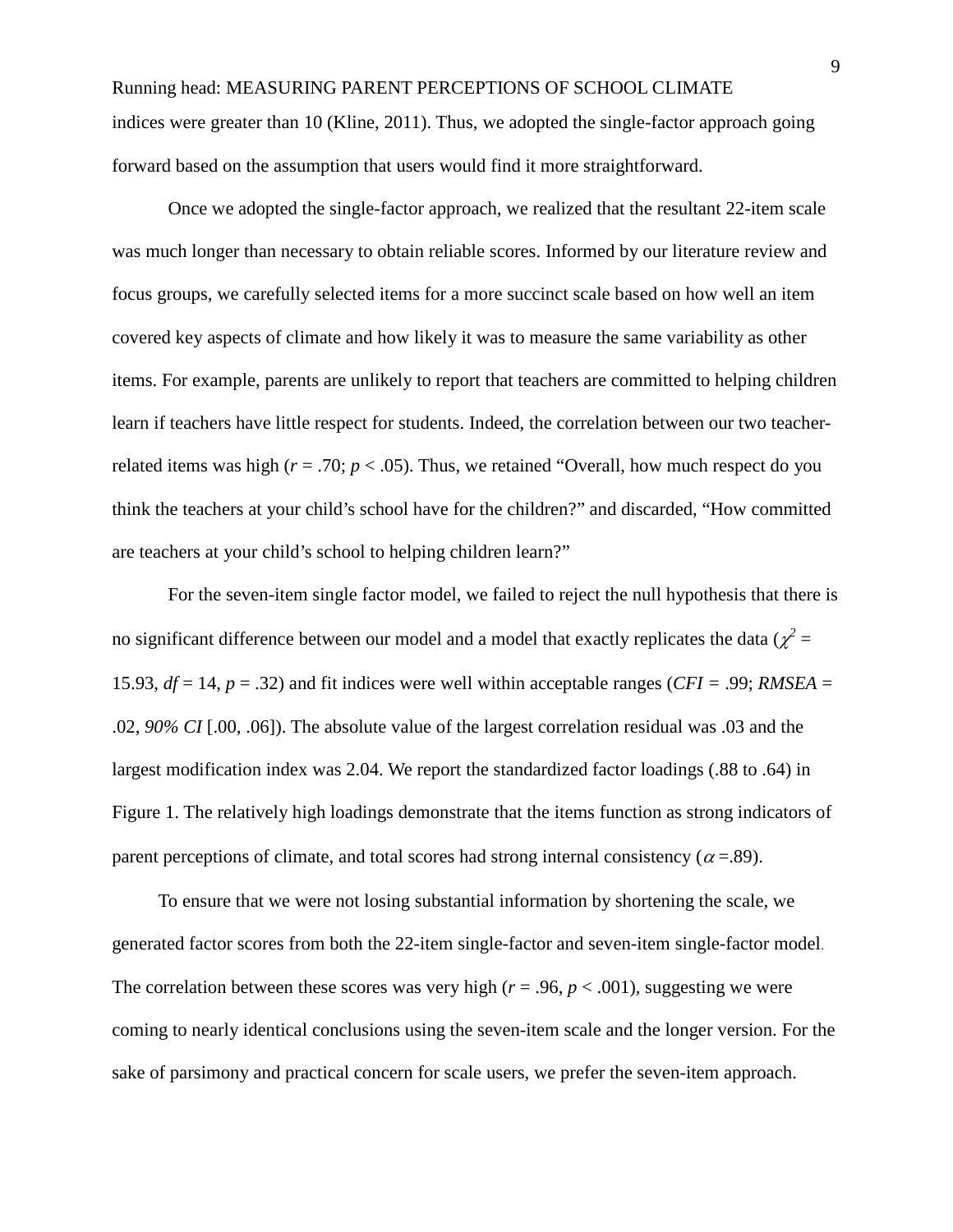We replicated the factor structure of the seven-item single-factor model with the Study Two sample  $(\chi^2 = 25.12; df = 14, p = .03; CFI = .99; RMSEA = .04, 90\% CI [.01, .07]$ ). The largest correlation residual had an absolute value of .04 and all modification indices were smaller than one. The factor loadings were moderate to high (see Figure 1) and total scores had strong internal consistency ( $\alpha$  = 91). The fit of the two factor solution was again no better than the single-factor model ( $\chi^2$ <sub>difference</sub> = 1.33;  $df = 1$ ;  $p = 0.25$ ) and the social and academic factors were highly correlated ( $r = .99$ ;  $p < .001$ ), providing further support for the single-factor approach.

## **Study Three: Convergent/Discriminant Validity**

In Study Three we replicated our results with a third sample. The single-factor model had adequate fit ( $\chi^2 = 27.93$ ,  $df = 14$ ,  $p = .02$ ;  $CFI = 1.00$ ;  $RMSEA = .07$ ,  $90\%$  CI [.03 to .10]). The highest correlation residual had an absolute value of .10 and none of the modification indices were larger than seven, indicating that the magnitude of misfit was not troublesome. Furthermore, the one-factor model did not have significantly worse fit than the two-factor model  $(\chi^2_{difference} = .95; df = 1; p = .33)$ . The total scores have strong internal consistency ( $\alpha = .91$ ).

The bivariate correlations between our scale and four additional scales we administered to Study Three participants provide evidence of convergent and discriminant validity of inferences. We hypothesized that our scale would correlate strongly with other scales aimed at assessing parental perceptions of school environments, but no more than moderately with scales assessing distinct constructs such as parents' self-efficacy and life contexts. Indeed, we found that our climate scale had a high, positive correlation with the NCES "Satisfaction with School" scale (*r*  $= .81$ ;  $p < .05$ ) and the Fast Track "Parent's Endorsement of Child's School" scale ( $r = .84$ ;  $p <$ .05), but was not as highly correlated with Hoover Dempsey et al.'s Parent Self-Efficacy scale (*r*  $=$ .20; *p* < .05) and Walker et al.'s "Time and Energy for Involvement" scale (*r* = .38; *p* < .05).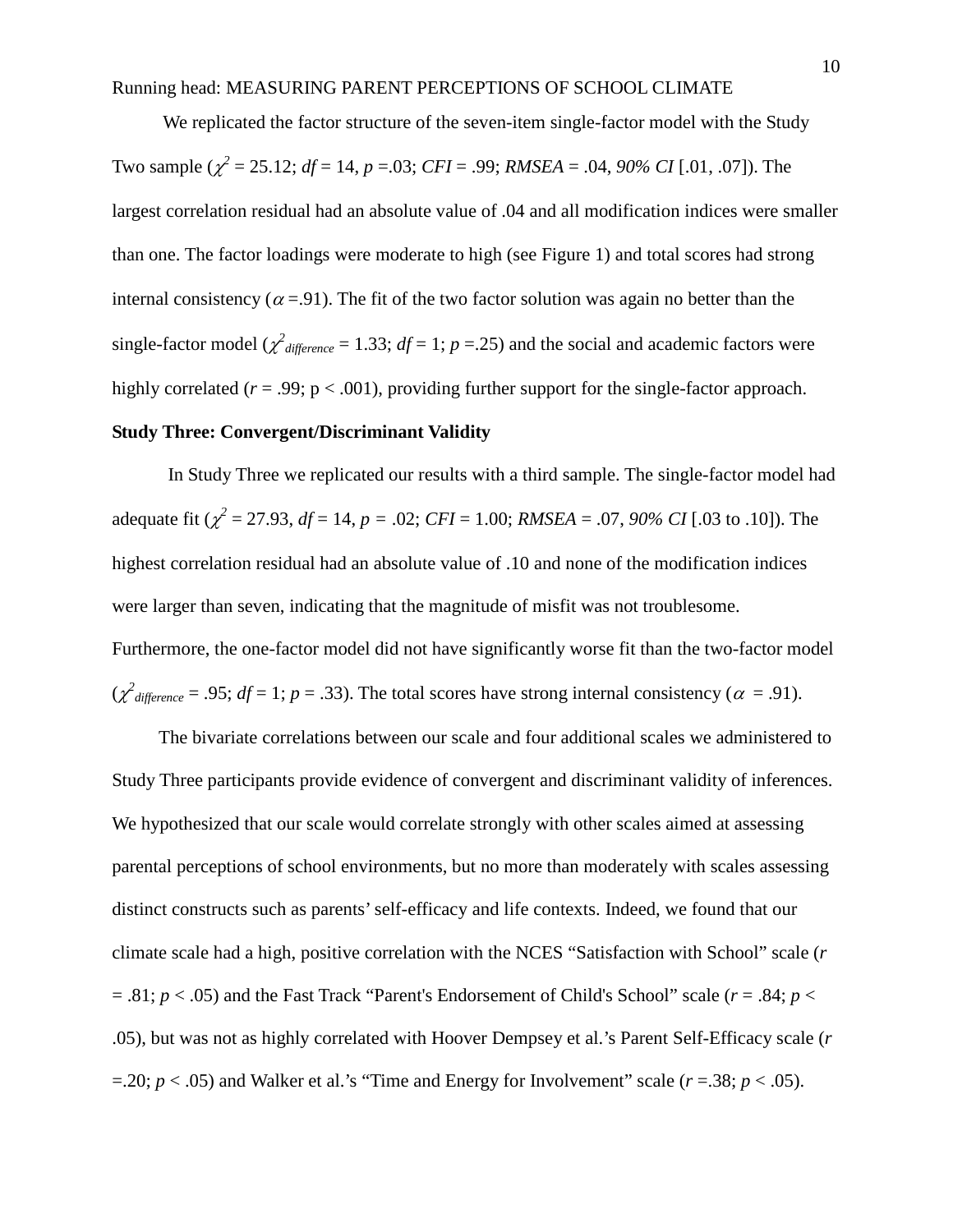Running head: MEASURING PARENT PERCEPTIONS OF SCHOOL CLIMATE These findings were consistent with the notion that parents may make more time to engage with the school if the climate is positive, but that these scales still measure different constructs.

#### **Final Analyses with the Full Sample**

 $\overline{a}$ 

 Since all respondents came from the same underlying sample of panelists, we pooled the three samples from our studies ( $n = 904$ ) to examine whether our items capture adequate variability, and use the known-groups method to gather additional evidence of validity. We report the means (ranging from 3.38 to 4.05), standard deviations (ranging from .81 to 1.04) and interitem correlations for our items in Table 4 of the supplemental materials. Respondents utilized the full range of response options on each item. In combination with the moderately large standard deviations, these data indicate that our items capture ample variation between respondents.

 Next, we relied on the known-groups method by identifying respondents in our sample with expected differences on our measure. In this case, we expected that parents of children in elementary grades (Pre-K- $5<sup>th</sup>$ ) would have more positive perceptions of climate than secondary school parents  $(6^{th} - 12^{th})^7$  $(6^{th} - 12^{th})^7$  given previous research showing children tend to perceive a substantial drop in the positivity of the school climate as they leave elementary school (Eccles et al., 1993).

 We first examined whether our measure was invariant across school levels (elementary vs. secondary) through a MIMIC approach (Kline, 2011). We combined our measurement model with a direct path from a binary "School level" indicator to the latent climate variable. Although the chi-square test of model fit leads us to reject the null hypothesis that there is no difference between our model and the saturated model ( $\chi^2$  = 74.82; *df* = 20; *p* < .001), the other fit statistics were acceptable (*CFI* = .99; *RMSEA* = .06, *90% CI* [.05, .07]). The highest correlation residual had a value of .04, and the factor loadings did not shift dramatically when we added the "School

<sup>7</sup> We specify elementary and secondary "grades" as opposed to "schools" because we have data on the children's grades, but not the grade configurations of the schools they attend.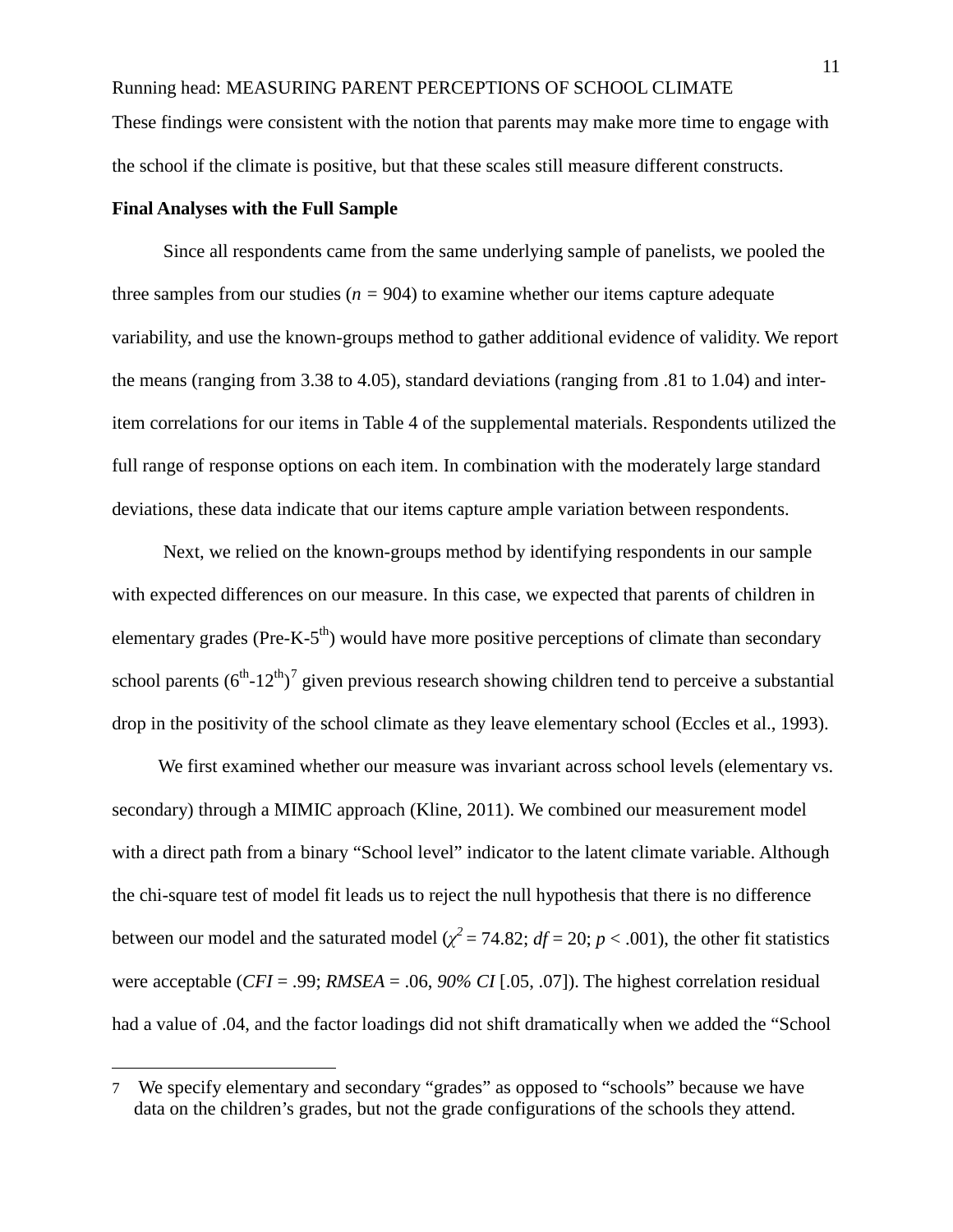Running head: MEASURING PARENT PERCEPTIONS OF SCHOOL CLIMATE level" predictor. However, there were four modification indices above Kline's suggested cutoff of 10 (the largest was 17.01). To examine the degree to which this model misfit would affect our results, we compared the factor scores generated by a constrained model and a model allowed to vary for elementary vs. secondary parents. These scores were highly correlated ( $r = .94$ ;  $p <$ .001) suggesting that although the unconstrained model had statistically significantly better fit, practically, both models pointed us toward nearly identical conclusions about perceptions of climate. This gave us confidence in our ability to compare parent perceptions across grade levels.

 Our substantive findings are consistent with our hypothesis that parents of younger students would have more positive perceptions of climate than parents of older students. On average in our sample, elementary parents give a half of a standard deviation higher ratings to their child's school climate than parents of  $6-12^{th}$  grade students ( $\beta = -0.57$ ; *SE* = .09 *p* < .001). This result provides further confidence that our scale appears to be functioning as intended.

#### **General Discussion and Conclusions**

The findings from this series of studies suggest that educators and scholars should have reasonable confidence in using this scale to measure parent perceptions of school climate. In addition to focusing on parents (rather than students or teachers), this scale: efficiently covers a broad conception of academic and social climate, adheres to best practices in survey design, and incorporates feedback from potential respondents and experts in the field of school climate and family-school relationships. We established that a single factor had reasonable fit and demonstrated high score reliabilities across three national samples, gathered evidence of convergent and discriminant validity of scores, and provided further evidence of the validity of inferences drawn based on our scale through a known-groups approach.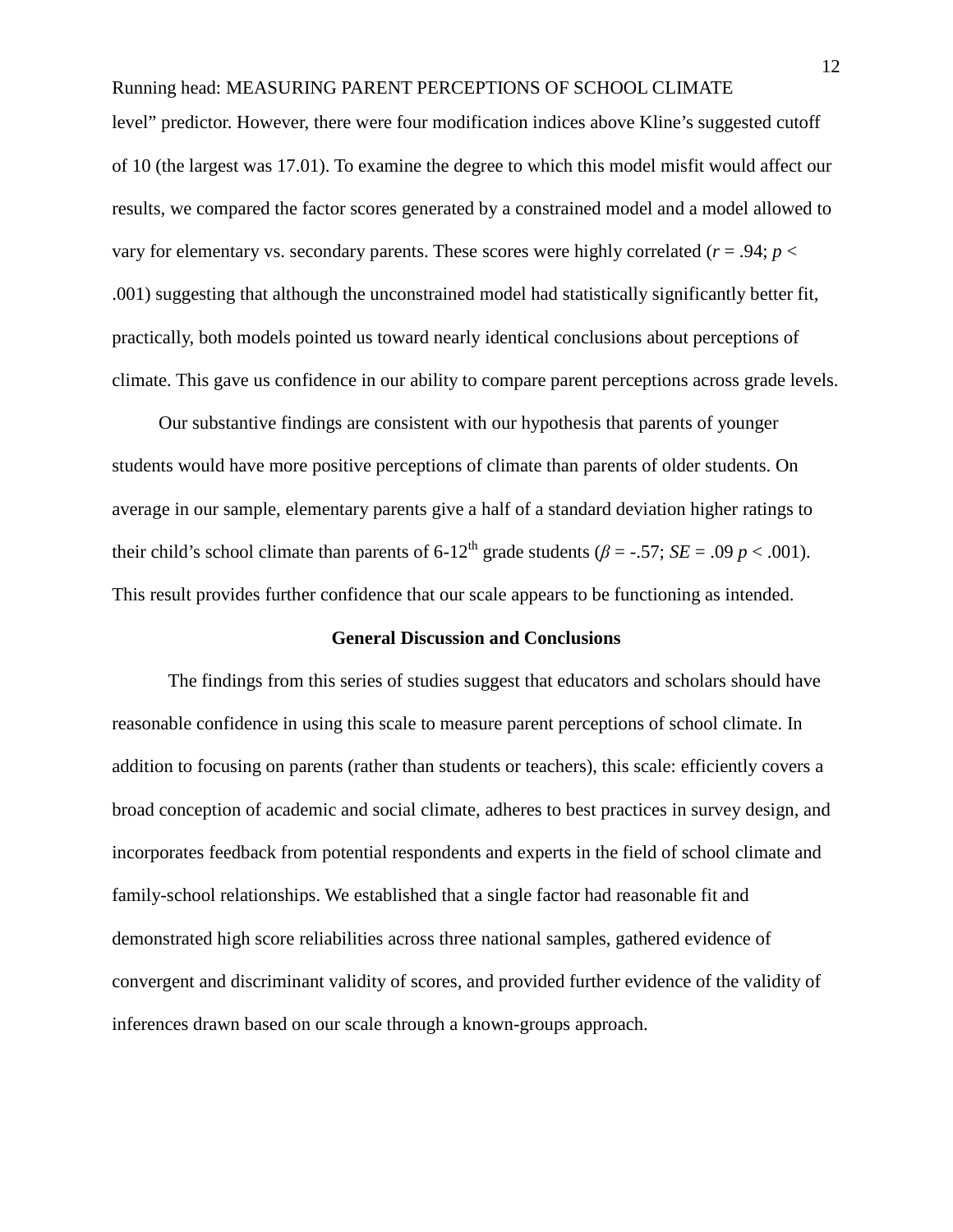## Running head: MEASURING PARENT PERCEPTIONS OF SCHOOL CLIMATE

 We speculate that the scale may help school leaders and researchers explore important future research questions. For instance, schools might use the scale to examine whether different groups of families diverge in their perceptions of the climate or whether families' perceptions change over time. Districts implementing school improvement initiatives might use the scale to determine whether parent attitudes improve as a result of the interventions. Researchers can use the scale to learn how parent perceptions of climate influence their school enrollment decisions.

 Throughout the process of developing our climate scale we made a series of tradeoffs. Our tool has the advantage of being short and convenient to administer. Although the scale provides a high-level view of school climate, it may be inappropriate for researchers interested in a finegrained analysis of the sub-domains of school climate. For instance, because our scale does not explicitly cover safety and physical environment, researchers with a particular interest in these domains may consider concurrently administering additional scales with our scale.

 Finally, our study is not without limitations. In particular, our samples were, on average, slightly wealthier, more highly educated, and less likely to speak a language other than English at home than the average American. Additionally, since our respondents opted to take our survey, they may be unique on other unobservable characteristics, such as motivation or interest in education. Future research should examine how the scale functions with different samples.

It is important to accurately measure families' perceptions of their children's school environments, given they can influence children's attitudes about school, the level and quality of family-school engagement, and families' decisions about where to send their children to school. Our hope is that this new tool will contribute to advancing understanding regarding parents' views of school climate and ultimately help to improve learning environments for children.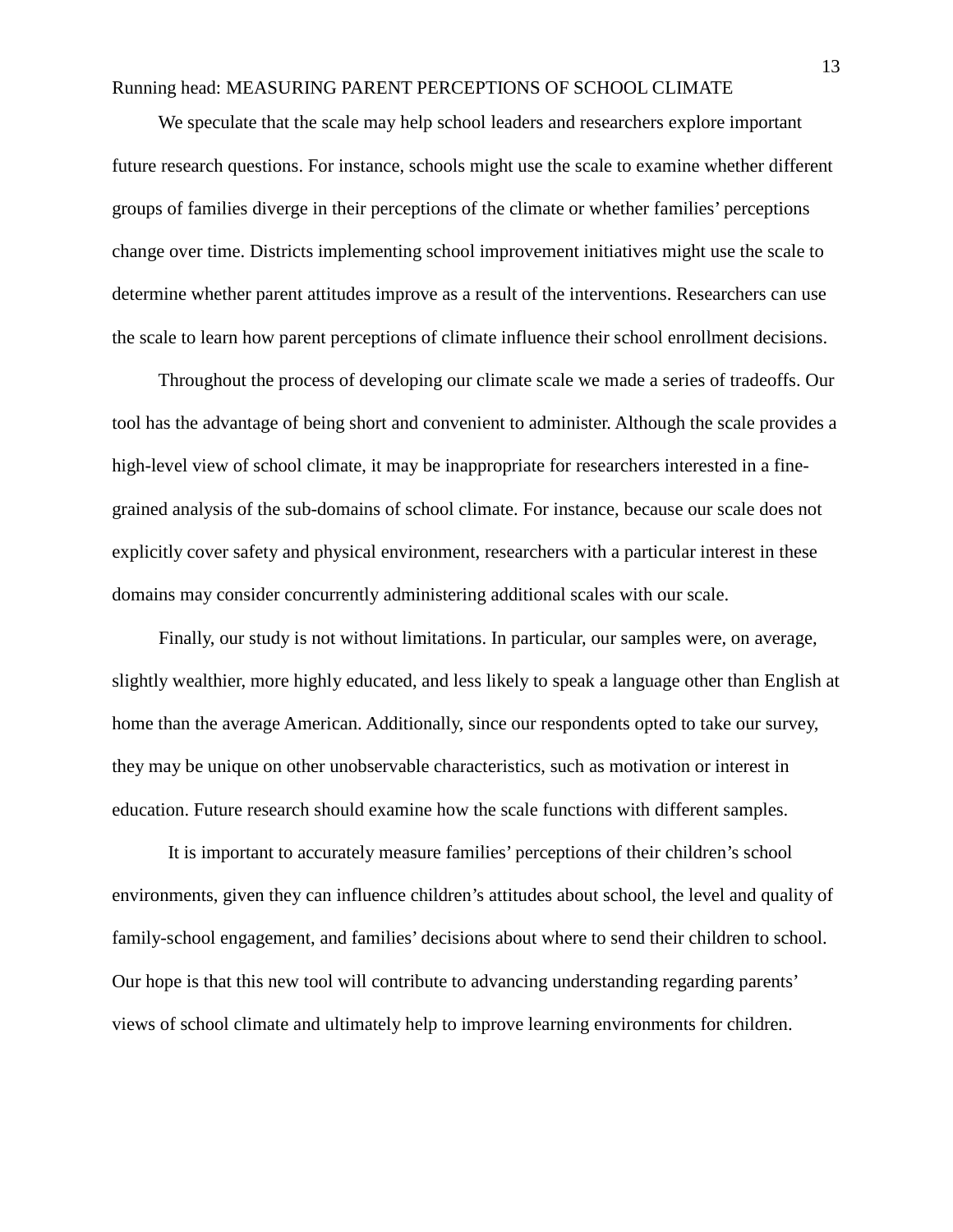# Running head: MEASURING PARENT PERCEPTIONS OF SCHOOL CLIMATE **References**

- Artino, A. R., Jr., Gehlbach, H., & Durning, S. J. (2011). AM Last Page: Avoiding five common pitfalls of survey design. *Academic Medicine: Journal Of The Association Of American Medical Colleges, 86*(10), 1327-1327. doi: 10.1097/ACM.0b013e31822f77cc
- Asparouhov, T., & Muthén, B. O. (2006). *Robust chi square difference testing with mean and variance adjusted test statistics (Mplus Web Notes No. 10).* Retrieved from <http://www.statmodel.com/download/webnotes/webnote10.pdf>
- Bryk, A. S., Sebring, P. B., Allensworth, E., Luppescu, S., & Easton, J. Q. (2010). *Organizing schools for improvement: Lessons from Chicago*. Chicago: University of Chicago Press.
- Bukhari, P. & Randall, E.V. (2009): Exit and entry: Why parents in Utah left public schools and chose private schools. *Journal of School Choice: Research, Theory, and Reform*, *3*(3), 242-270. [doi:10.1080/15582150903304746](javascript:popUpPublisher()
- Cohen, J. & Geier, V.K. (2010). School climate research summary: January 2010. *School Climate Brief*, 1(1). Retrieved from http://www.schoolclimate.org/climate/documents/SCBrief  [v1n1\\_Jan2010.pdf](http://www.schoolclimate.org/climate/documents/SCBrief_%20%20%20%20%20%20%20%20%20%20%20%20%20%20v1n1_Jan2010.pdf)
- Cohen, J., McCabe, E., Michelli, N. & Pickeral, T. (2009). School climate: Research, policy, practice, and teacher education. *Teachers College Record*, *111*(1), 180–213.

Cohen, J., Pickeral, T. & McCloskey, M. (2009). The challenge of assessing school climate. *Educational Leadership*, *66*(4). Retrieved from http://www.ascd.org/publications/educational-leadership/dec08/vol66/num04/The-Challenge-of-Assessing-School-Climate.aspx

Eccles, J. (2006). Families, schools, and developing achievement-related motivations and engagement. In J. Grusec, and P. Hastings (Ed.), Handbook of Socialization: Theory and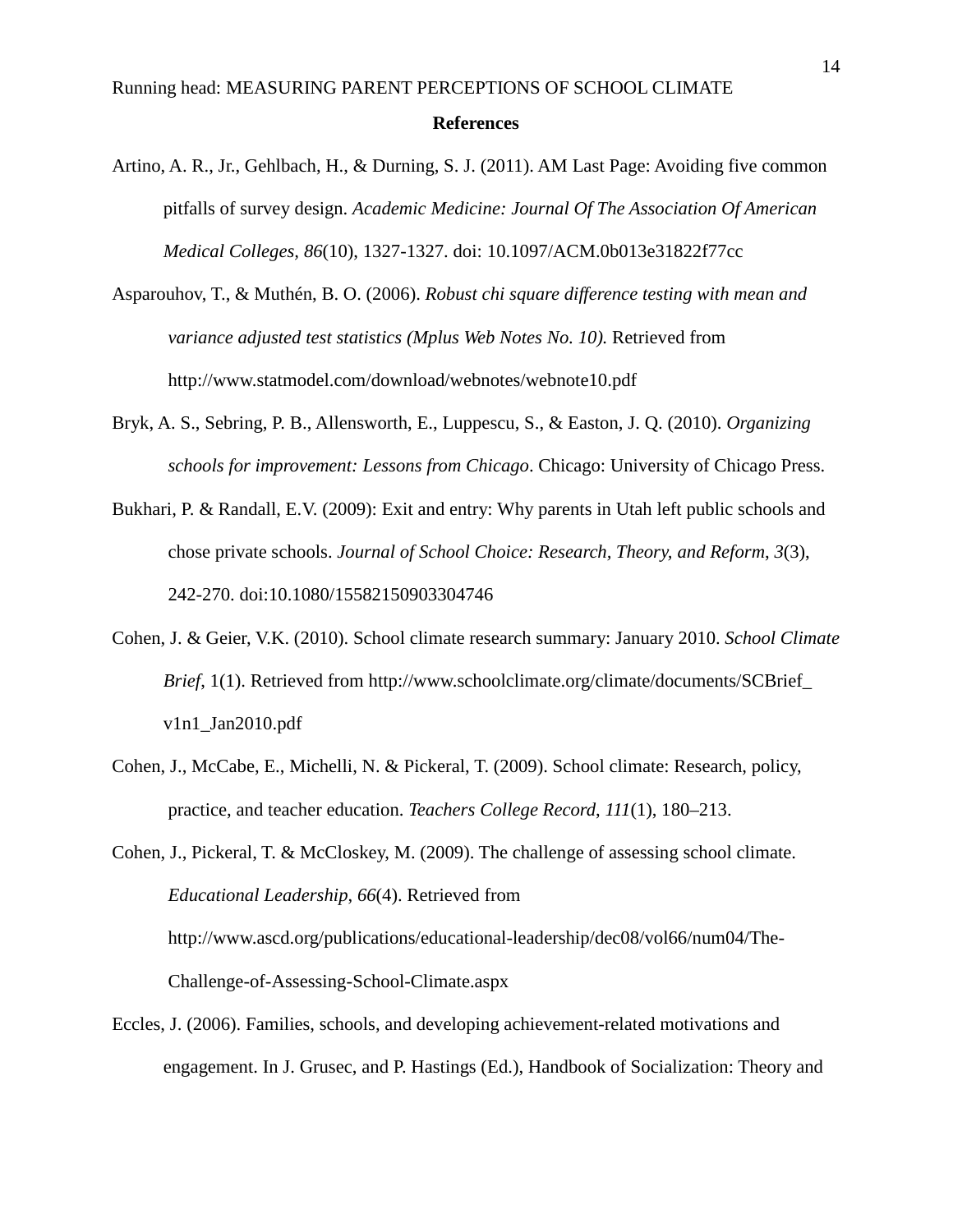- Running head: MEASURING PARENT PERCEPTIONS OF SCHOOL CLIMATE Research (pp. 665 – 691), New York, NY: Guilford Press.
- Eccles, J. S., Midgley, C., Wigfield, A., Buchanan, C. M., Reuman, D., Flanagan, C., & Mac Iver, D. J. (1993). Development during adolescence: The impact of stage-environment fit on young adolescents' experiences in schools and in families. Special Issue: Adolescence. *American Psychologist, 48*(2), 90-101. doi: 10.1037/0003-066X.48.2.90
- Gehlbach, H., & Brinkworth, M. E. (2011). Measure twice, cut down error: A process for enhancing the validity of survey scales. *Review of General Psychology, 15*(4), 380-387. doi: 10.1037/a0025704
- Grady, S. Bielick, S. & Aud, S. (2010). Trends in the use of public school choice: 1993 to 2007 (NCES 2010-004). National Center for Education Statistics, Institute of Educational Sciences, U.S. Department of Education. Washington, DC.
- Grayson, J. & Alvarez, H. (2008). School climate factors relating to teacher burnout: A mediator model. *Teaching and Teacher Education*, 24, 1349-1363. doi: 10.1016/j.tate.2007.06.005
- Griffith, J. (1998). The relation of school structure and social environment to parent involvement in elementary schools. *The Elementary School Journal*, *99*(1), 53-80.
- Guo, P., Choe, J.& Higgins-D'Alessandro, A. (2011). *Report of construct validity and internal consistency findings for the comprehensive school climate inventory*. Retrieved from [http://www.schoolclimate.org/climate/documents/Fordham\\_Univ\\_CSCI\\_development\\_re](http://www.schoolclimate.org/climate/documents/Fordham_Univ_CSCI_development_review_2011.pdf) [view\\_2011.pdf](http://www.schoolclimate.org/climate/documents/Fordham_Univ_CSCI_development_review_2011.pdf)[http://nces.ed.gov/pubs2009/2009047\\_1.pdf](http://nces.ed.gov/pubs2009/2009047_1.pdf)
- Hill, N. E., & Tyson, D. F. (2009). Parental involvement in middle school: A meta-analytic assessment of the strategies that promote achievement. *Developmental Psychology, 45*(3), 740-763. doi:10.1037/a0015362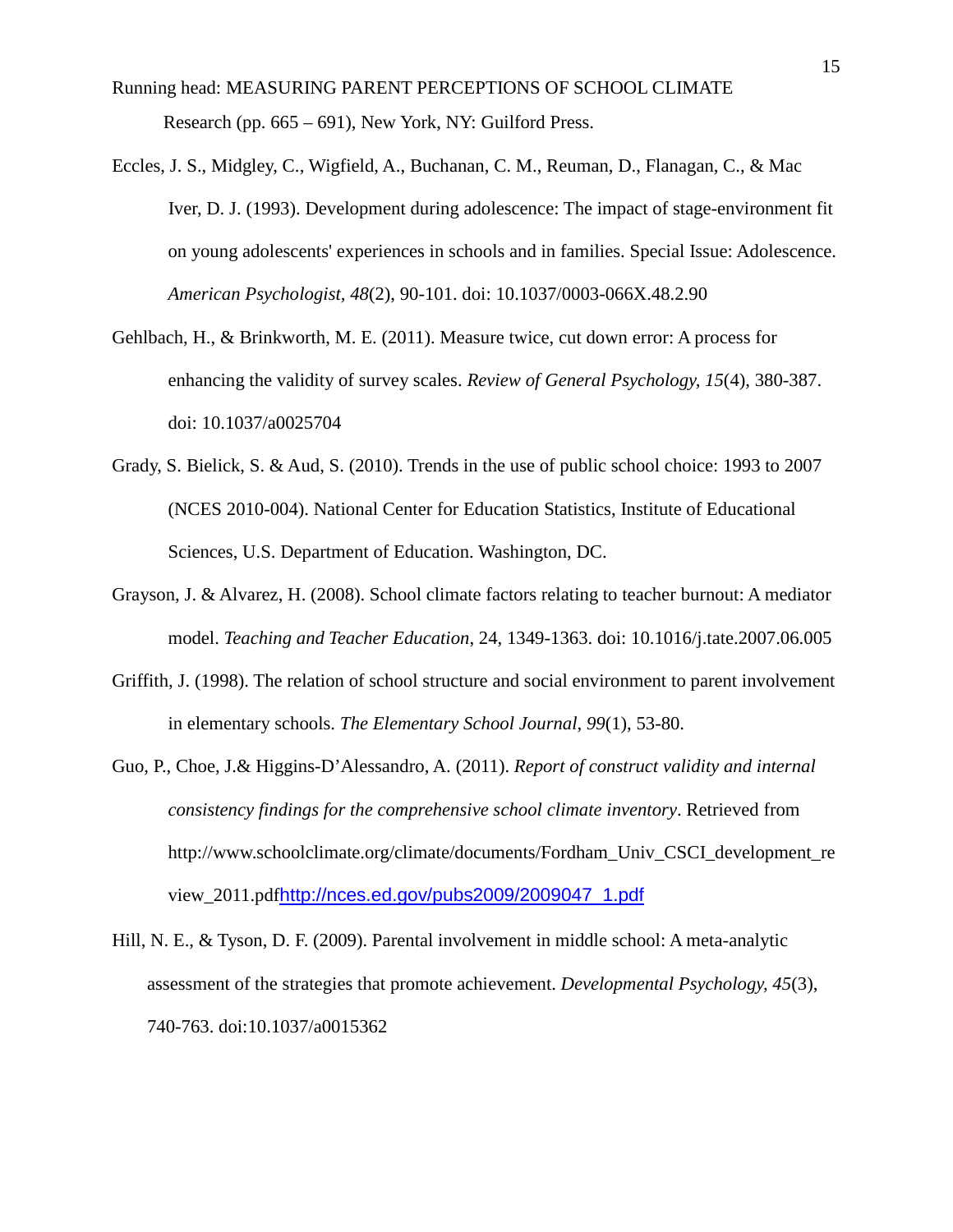Running head: MEASURING PARENT PERCEPTIONS OF SCHOOL CLIMATE

- Hoover-Dempsey, K. V., Walker, J. M. T., Sandler, H. M., Whetsel, D., Green, C. L., Wilkins, A. S., & Closson, K. (2005). Why do parents become involved? Research findings and implications. *The Elementary School Journal, 106*(2), 105-130. doi: 10.1086/499194
- Jeynes, W. H. (2005). A meta-analysis of the relation of parental involvement to urban elementary school student academic achievement. *Urban Education*, *40*(3), 237–269. doi: 10.1177/0042085905274540
- Karabenick, S.A., Woolley, M.E., Friedel, J.M., Ammon, B.V., Blazveski, J., Bonney, C.R., De Groot, E., Gilbert, M.C., & Musu, L. (2007). Cognitive processing of self-report items in educational research: Do they think what we mean? *Educational Psychologist, 42*(3), 139- 151. doi: 10.1080/00461520701416231
- Kline, R. B. (2011). *Principles and practice of structural equation modeling* (3rd ed.). New York: Guilford Press.
- Mapp, K. (2012). *Title I and parent involvement: Lessons from the past, recommendations for the future.* American Enterprise Institute and Center for American Progress: Washington, D.C. Retrieved from http://www.aei.org/files/2012/03/06/-title-i-and-parentalinvolvement\_091556561921.pdf
- Miller, D. M., Brownell, M. T., & Smith, S. W. (1999). Factors that predict teachers staying in, leaving, or transferring from the special education classroom. *Exceptional Children*, *65*, 201-218.<http://www.fasttrackproject.org/techrept/p/ptp/ptp2tech.pdf>

Nassar-McMillan, C., Karvonen, M., Perez, T., and Abrams, L. (2009). Identity development and school climate: The role of the school counselor. *Journal of Humanistic Counseling, Education, and Development*, *48*, 195-214. doi: 10.1002/j.2161-1939.2009.tb00078.x.

National Center for Educational Statistics (1996). *1993 National Household Education Survey*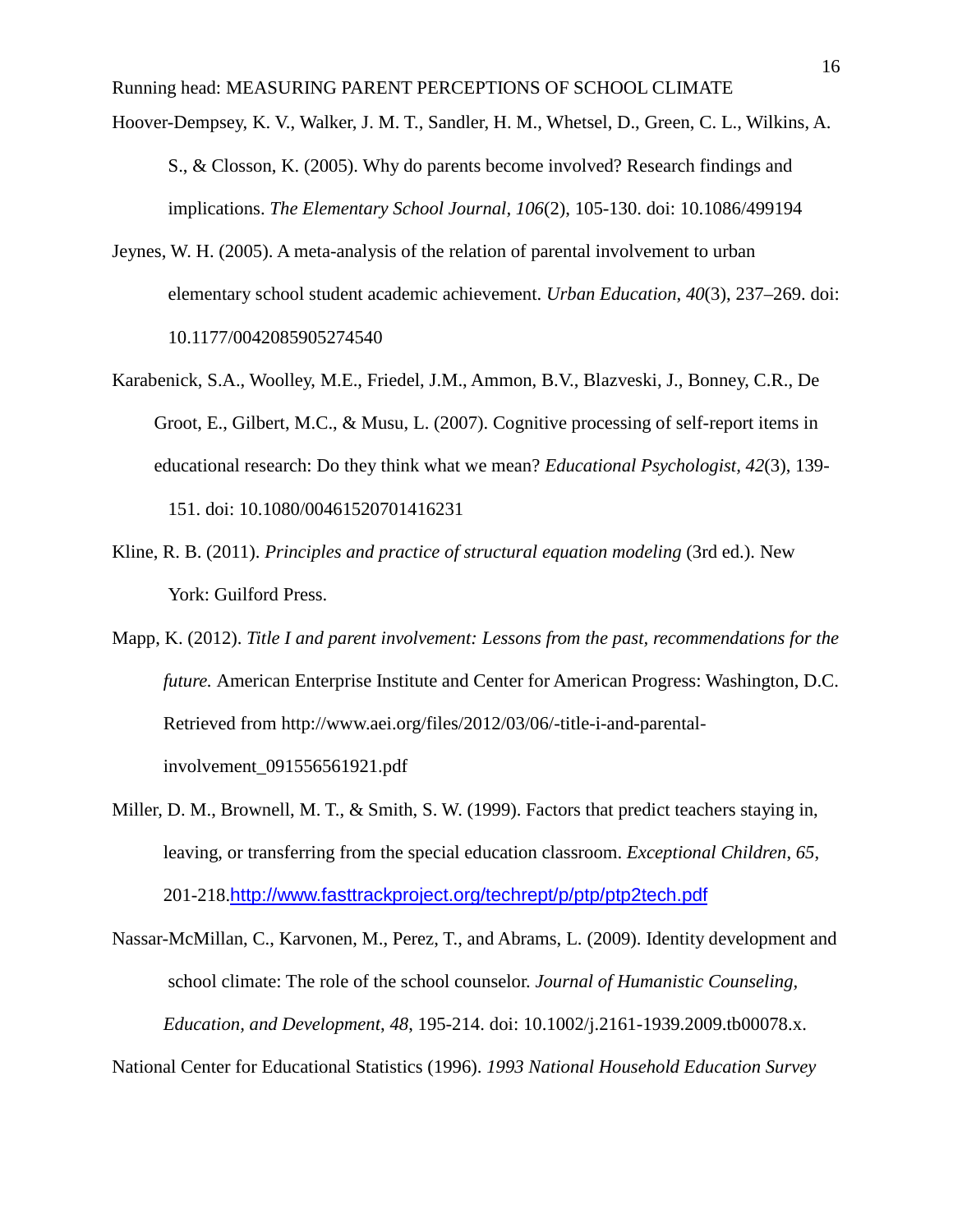Running head: MEASURING PARENT PERCEPTIONS OF SCHOOL CLIMATE  *Questionnaires: Screener and on School Safety and Discipline*. Retrieved from [http://nces.ed.gov/nhes/pdf/ssd/93\\_ssd.pdf](http://nces.ed.gov/nhes/pdf/ssd/93_ssd.pdf)

- National Center for Educational Statistics (2007). *National Household Education Surveys Program*. Retrieved from<http://nces.ed.gov/nhes/questionnaires.asp>
- NORC (1988). Parent questionnaire: National education longitudinal study of 1988. Retrieved from [http://nces.ed.gov/surveys/nels88/pdf/09\\_BY\\_Parent.pdf](http://nces.ed.gov/surveys/nels88/pdf/09_BY_Parent.pdf)
- Rhodes, J., Camic, P., Milburn, M., and Lowe, S. (2009). Improving middle school climate through teacher-centered change. *Journal of Community Psychology*, *37*(6), 711-724. doi: [10.1002/jcop.20326](javascript:popUpPublisher()
- Roeser, R.W., & Eccles, J.S. (1998). Adolescents perceptions of middle school: Relation to longitudinal changes in academic and psychological adjustment. *Journal of Research on Adolescence*, *8*(1), 123-158. doi: 10.1207/s15327795jra0801\_6
- Stewart, E. (2008). School structural characteristics, student effort, peer associations, and parental involvement: The influence of school- and individual-level factors on academic achievement. *Education and Urban Society*, *40*(2), 179-204. doi:

10.1177/0013124507304167 <http://quickfacts.census.gov/qfd/states/00000.html>

- Walker, J. M. T., Wilkins, A. S., Dallaire, J. R., Sandler, H. M., & Hoover-Dempsey, K. V. (2005). Parental involvement: Model revision through scale development. *The Elementary School Journal, 106*(2), 85-104. doi: 10.1086/499193
- Zullig, K.J., Koopman, T.M., Patton. J.M. & Ubbes, V.A. (2010). School climate: Historical review, instrument development, and school assessment. *Journal of Psychoeducational Assessment, 28*(139), 139-152. doi: 10.1177/0734282909344205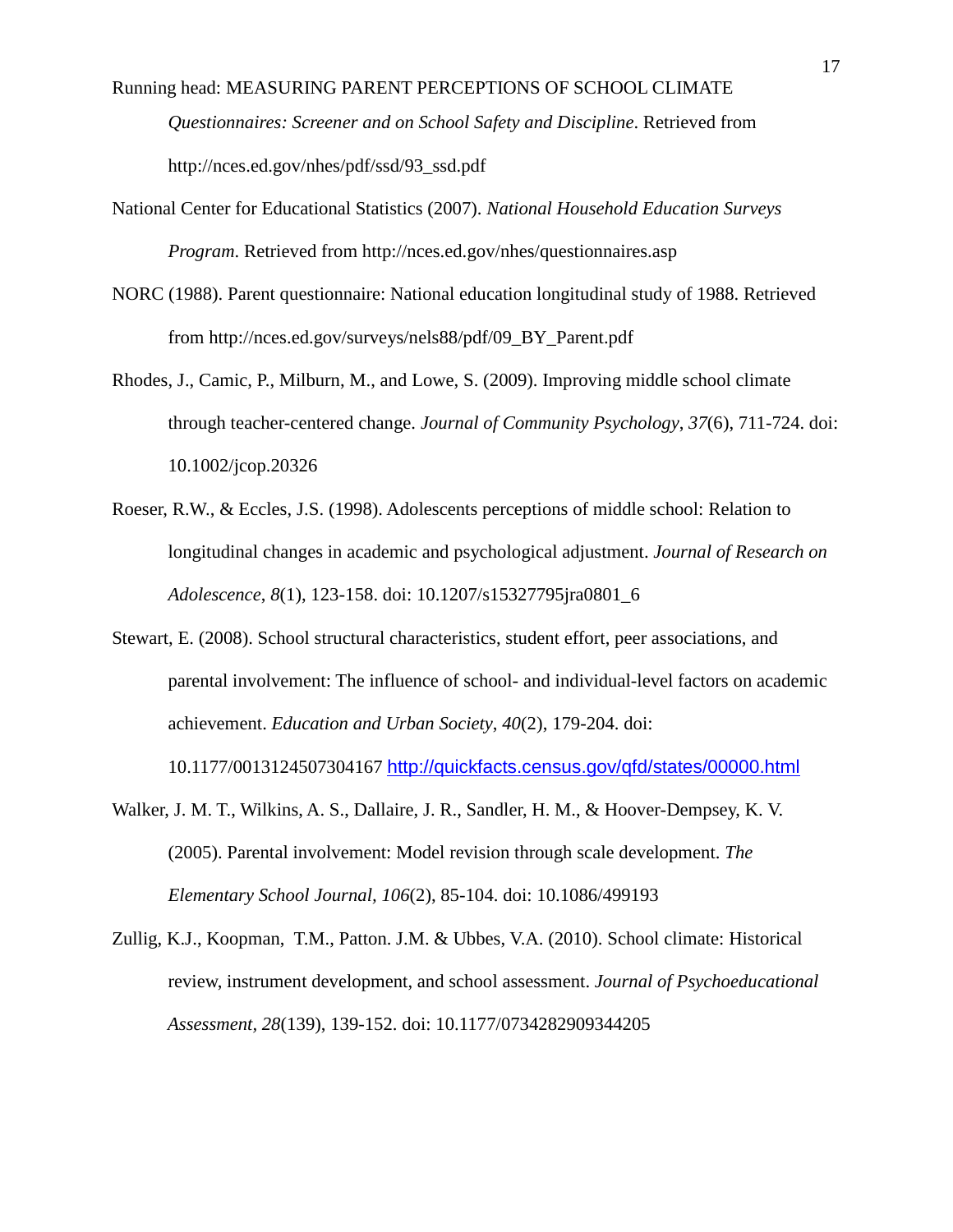# Table 1

# *Questions and Answer Choices for the Seven-item School Climate Scale*

| Items                                                                                                          | <b>Answer Choices</b>    |                            |                        |                               |                                                    |                  |           |
|----------------------------------------------------------------------------------------------------------------|--------------------------|----------------------------|------------------------|-------------------------------|----------------------------------------------------|------------------|-----------|
| <b>Social Climate</b><br>To what extent do you think that<br>children enjoy going to your child's<br>school?   | Not at all               | A little bit               | Somewhat               | Quite a bit                   | A<br>tremendous<br>amount                          |                  |           |
| Overall, how much respect do you think<br>the children at your child's school have<br>for the staff?           | Almost no<br>respect     | A little bit<br>of respect | Some<br>respect        | Quite a bit<br>of respect     | $\mathbf{A}$<br>tremendous<br>amount of<br>respect |                  |           |
| Overall, how much respect do you think<br>the teachers at your child's school have<br>for the children?        | Almost no<br>respect     | A little bit<br>of respect | Some<br>respect        | Quite a bit<br>of respect     | $\mathbf{A}$<br>tremendous<br>amount of<br>respect |                  |           |
| How much does the school value the<br>diversity of children's backgrounds?                                     | Not at all               | A little bit               | Some                   | Quite a bit                   | A<br>tremendous<br>amount                          |                  |           |
| Academic Climate                                                                                               |                          |                            |                        |                               |                                                    |                  |           |
| How well do administrators at your<br>child's school create a school<br>environment that helps children learn? | Not well<br>at all       | Mildly<br>well             | Fairly<br>well         | Quite well                    | Extremely<br>well                                  |                  |           |
| How motivating are the classroom<br>lessons at your child's school?                                            | Not at all<br>motivating | Slightly<br>motivating     | Somewhat<br>motivating | Quite<br>motivating           | Extremely<br>motivating                            |                  |           |
| How fair or unfair is the school's<br>system of evaluating children?                                           | Very<br>unfair           | Somewhat<br>unfair         | Slightly<br>unfair     | Neither<br>fair nor<br>unfair | Slightly fair                                      | Somewhat<br>fair | Very fair |